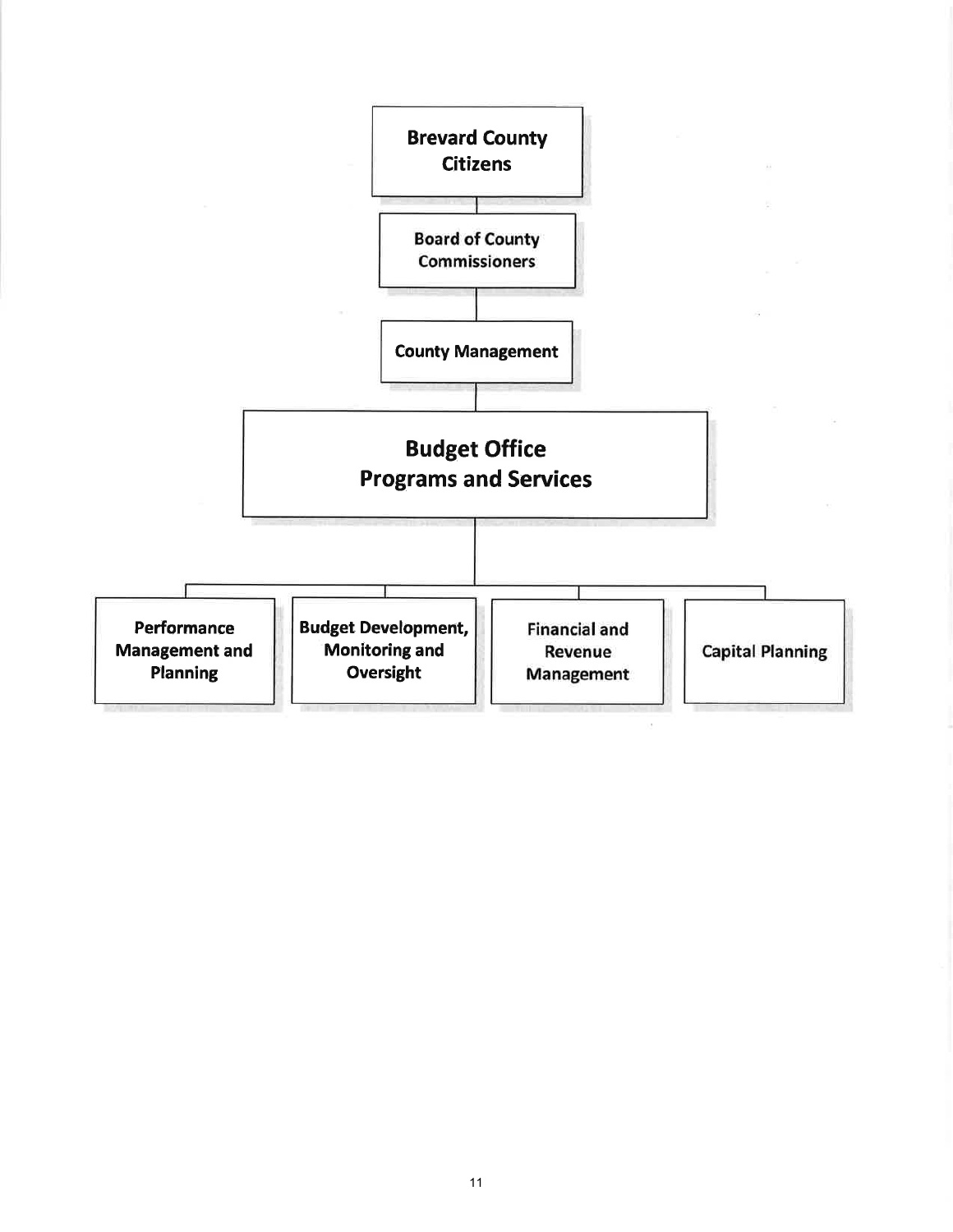## **BUDGET OFFICE**



# **ADOPTED BUDGET FY2018-2019** \$605,624

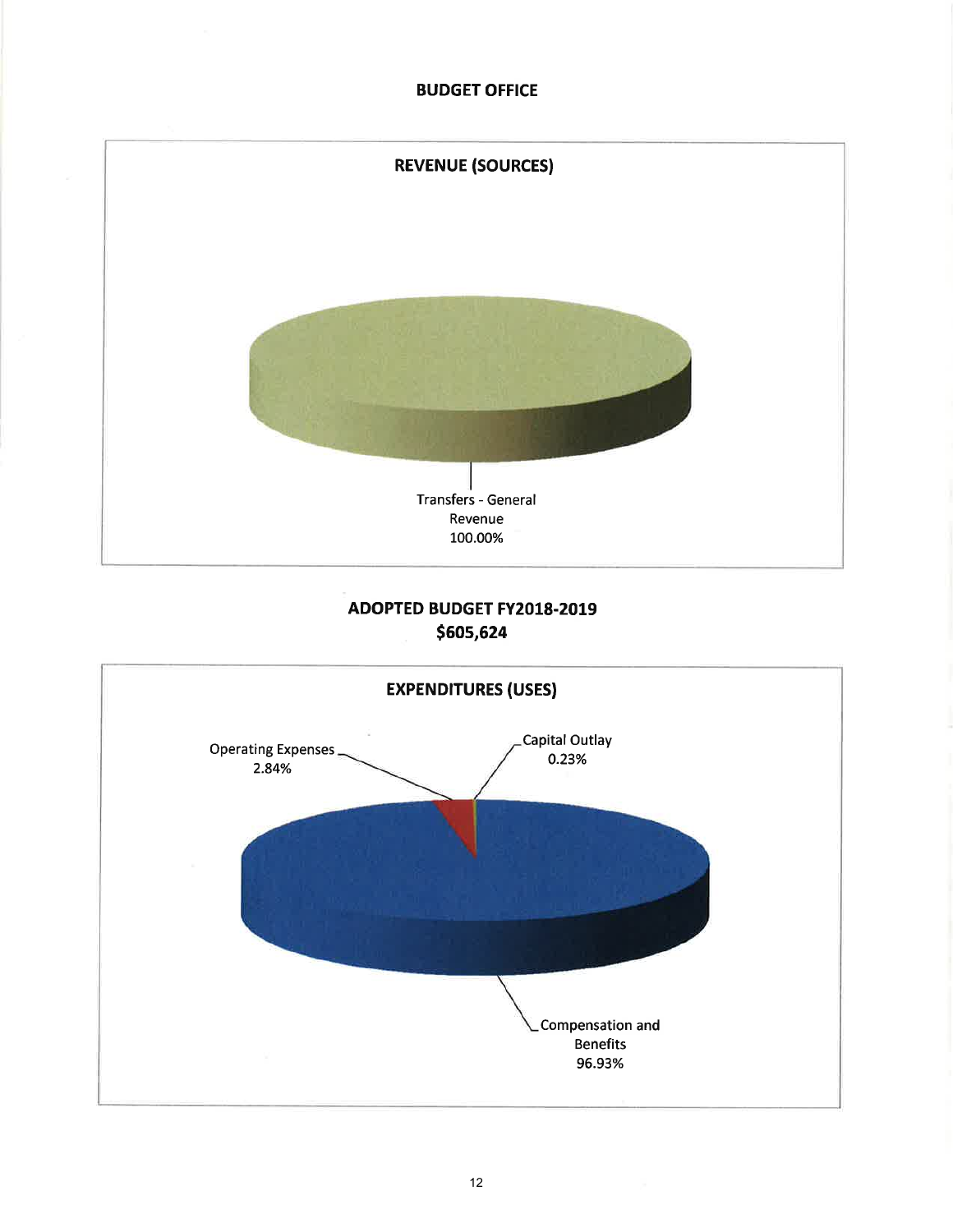## BUDGET OFFICE SUMMARY

#### MISSION STATEMENT:

Promote fiscal responsibility and transparency by developing sound fiscal management practices to effectively allocate and manage scarce resources in accordance with the vision and priorities set forth by the Board of County Commissioners.

#### PROGRAMS AND SERVICES:

#### ACCOMPLISHMENTS, INITIATIVES, TRENDS AND ISSUES AND SERVICE LEVEL IMPACTS:

#### BUDGET OFFICE

- r Prepare, administer, and monitor the annual Operating and five year Capital lmprovement Program budgets
- Formulate annual property tax rates which comply with the State of Florida's "Truth-in-Millage (TRIM)" law, the County's Home Rule Charter and the Board's Budget and Financial Policies
- Develop systems, policies and procedures related to the budget, budget preparation activities, and the presentation of final budget documents to the Board of County Commissioners
- Provide the County Manager with the tentative and adopted budgets and financial reports, summarizing activities of all funds, departments and programs, and highlighting budget variances
- r Coordinate and implement the County's Central Service Cost Allocation Plans and lndirect Cost calculations
- r Ensure budget compliance with the state statutes, regulations and local ordinances
- Liaison to the Citizens' Budget Review Committee

#### Accomplishments:

- lntegrated the Budget Change Request Application (BCRA) in SAP, improving the efficiency of the amendment process and reducing the potential for inaccuracies associated with manual entries
- Coordinated with the County Finance Team to restructure various debt instruments, resulting in lower interest rates and savings throughout the County a
- Modified and improved the County's lndirect Cost Plan by developing a more systematic and rational methodology, resulting a more precise allocation of administrative cost pools to departments a
- Achieved more accurate tracking of revenues and expenditures by eliminating inter and intra-fund transfers when practical, better aligning expenditures with their initial funding sources and simplifying budget development and financial reporting in future years a

#### lnitiatives:

- Develop budget and management recommendations that support Board policies and priorities, and optimize the utilization of resources
- Streamline the budget development process through the implementation of data integration software, eliminating inefficient manual steps and ensuring accurate, consistent information a
- lmprove the County's Capital lmprovement Program (ClP) by working with County Departments to ensure the CIP reflects future anticipated funding levels and Board priorities, and that cash flow projections enable County Finance and the lnvestment Committee to optimizing investments a
- Establish customized internal training programs to enhance the skills of department financial representatives a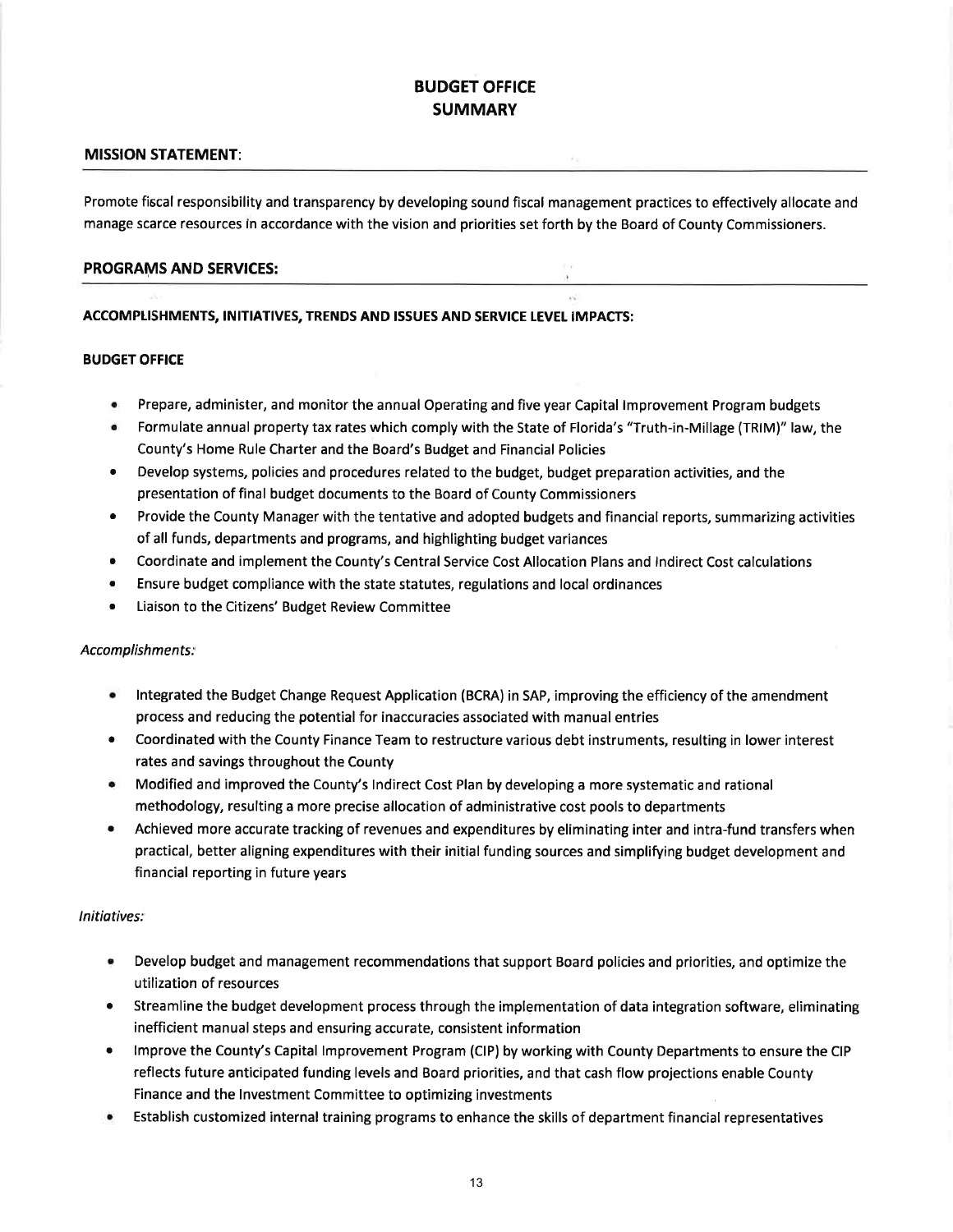## BUDGET OFFICE **SUMMARY**

Ň,

 $\overline{1}$ 

 $\mathcal{O}(\sqrt{3})$ 

Trends and Issues:

ł,

The Budget Office is responsible for the development of the annual Operating and five year Capital Improvement Program budgets. Through coordination with departments and County Management, we strive to present a budget that adheres to the vision and guidance of the Brevard County Board of County Commissioners while maximizing limited resources. This is accomplished through formulating recommendations based pn solid data and thorough analysis of the County's various funding sources and expenditures.

 $\mathbb{R}_{\geq 0}$ 

Service Level lmpacts

N/A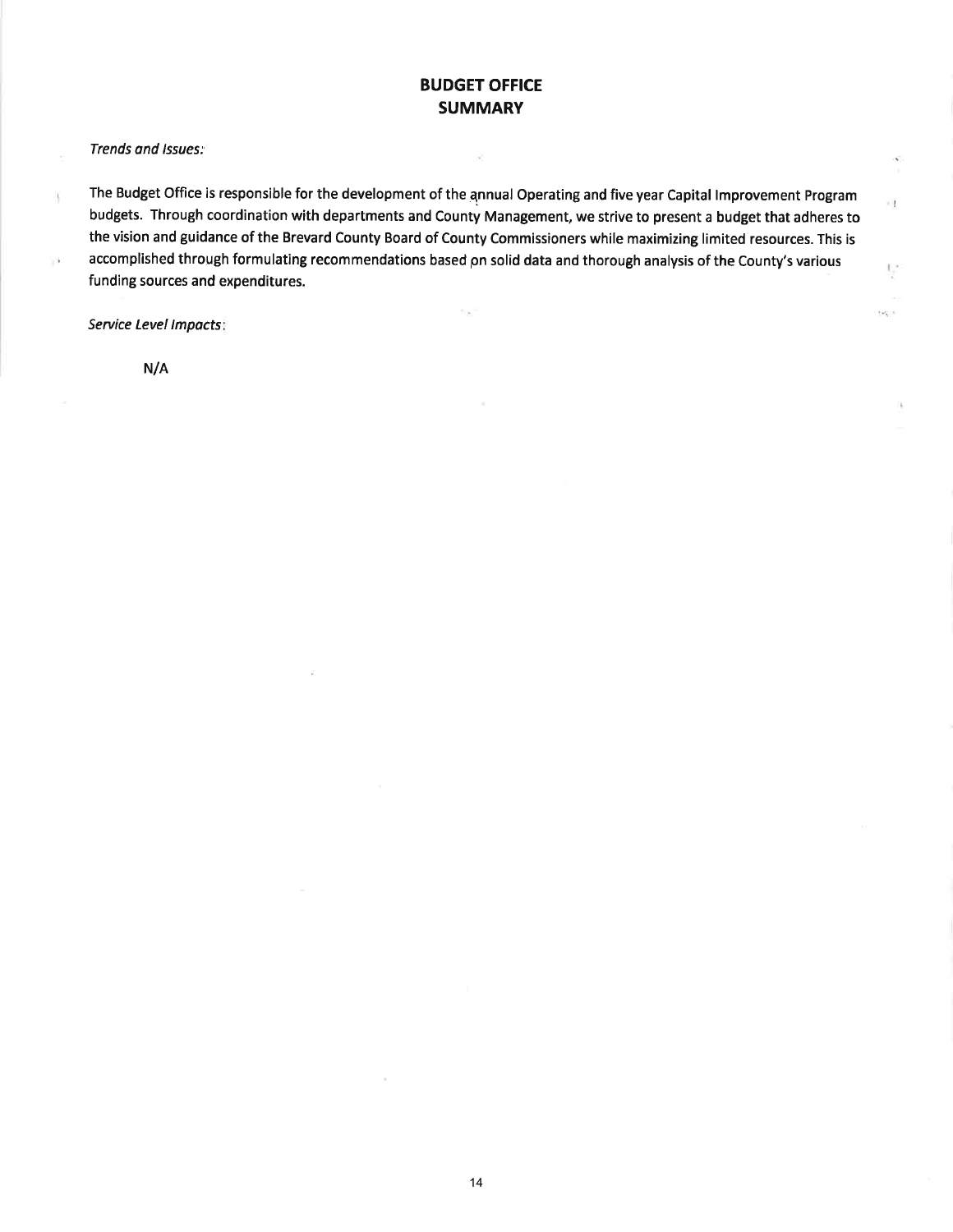### **BUDGET OFFICE: SUMMARY**

### PROGRAM REVENUES AND EXPENDITURES

|                                                         |               | Final         | <b>Adopted</b> |                   |                |
|---------------------------------------------------------|---------------|---------------|----------------|-------------------|----------------|
|                                                         | <b>Actual</b> | <b>Budget</b> | <b>Budget</b>  |                   | %              |
|                                                         | FY2016-2017   | FY2017-2018   | FY2018-2019    | <b>Difference</b> | (Inc)/Dec      |
| <b>REVENUES:</b>                                        |               |               |                |                   |                |
| <b>Taxes</b>                                            | \$0           | \$0           | \$0            | \$0               | 0.00%          |
| Permits, Fees & Spec. Assess.                           | \$0           | \$0           | \$0            | \$0               | 0.00%          |
| Intergovernmental                                       | \$1,305       | \$0           | \$0            | \$0               | 0.00%          |
| Charges for Services                                    | \$0           | \$0           | \$0            | \$0               | 0.00%          |
| Fines and Forfeits                                      | \$0           | \$0           | \$0            | \$0               | 0.00%          |
| Miscellaneous                                           | \$0           | \$0           | \$0            | \$0               | 0.00%          |
|                                                         | \$0           | \$0           | \$0            | \$0               |                |
| <b>Statutory Reduction</b><br><b>Operating Revenues</b> | \$1,305       | \$0           | \$0            | \$0               | 0.00%<br>0.00% |
|                                                         |               |               |                |                   |                |
| <b>Balance Forward</b>                                  | \$0           | \$0           | \$0            | \$0               | 0.00%          |
| Transfers - General Revenue                             | \$493,202     | \$586,422     | \$605,624      | \$19,202          | 3.27%          |
| Transfers - Other                                       | \$0           | \$0           | \$0            | \$0               | 0.00%          |
| <b>Other Finance Source</b>                             | \$0           | \$0           | \$0            | \$0               | 0.00%          |
| <b>Non-Operating Revenues</b>                           | \$493,202     | \$586,422     | \$605,624      | \$19,202          | 3.27%          |
| <b>TOTAL REVENUES</b>                                   | \$494,507     | \$586,422     | \$605,624      | \$19,202          | 3.27%          |
| <b>EXPENDITURES</b>                                     |               |               |                |                   |                |
| Compensation and Benefits                               | \$473,607     | \$570,212     | \$587,027      | \$16,815          | 2.95%          |
| <b>Operating Expenses</b>                               | \$17,591      | \$14,110      | \$17,197       | \$3,087           | 21.88%         |
| Capital Outlay                                          | \$3,309       | \$2,100       | \$1,400        | (5700)            | (33.33%)       |
| <b>Grants and Aid</b>                                   | \$0           | \$0           | \$0            | \$0               | 0.00%          |
| <b>Operating Expenditures</b>                           | \$494,507     | \$586,422     | \$605,624      | \$19,202          | 3.27%          |
|                                                         |               |               |                |                   |                |
| <b>CIP</b>                                              | \$0           | \$0           | \$0            | \$0               | 0.00%          |
| <b>Debt Service</b>                                     | \$0           | \$0           | \$0            | \$0               | 0.00%          |
| Reserves-Operating                                      | \$0           | \$0           | \$0            | \$0               | 0.00%          |
| Reserves - Capital                                      | \$0           | \$0           | \$0            | \$0               | 0.00%          |
| <b>Reserves - Restricted</b>                            | \$0           | \$0           | \$0            | \$0               | 0.00%          |
| Transfers                                               | \$0           | \$0           | \$0            | \$0               | 0.00%          |
| <b>Non-Operating Expenditures</b>                       | \$0           | \$0           | \$0            | \$0               | 0.00%          |
| <b>TOTAL EXPENDITURES</b>                               | \$494,507     | \$586,422     | \$605,624      | \$19,202          | 3.27%          |
| <b>PERSONNEL:</b>                                       |               |               |                |                   |                |
| Full-time positions                                     | 6.00          | 6.00          | 6.00           | 0.00              | 0.00%          |
| <b>Part-time Positions</b>                              | 1.00          | 0.00          | 0.00           | 0.00              | 0.00%          |
| <b>Full-time Equivalent</b>                             | 6.50          | 6.00          | 6.00           | 0.00              | 0.00%          |
| <b>Temporary FTE</b>                                    | 0.00          | 0.25          | 0.25           | 0.00              | 0.00%          |
| Seasonal FTE                                            | 0.00          | 0.00          | 0.00           | 0.00              | 0.00%          |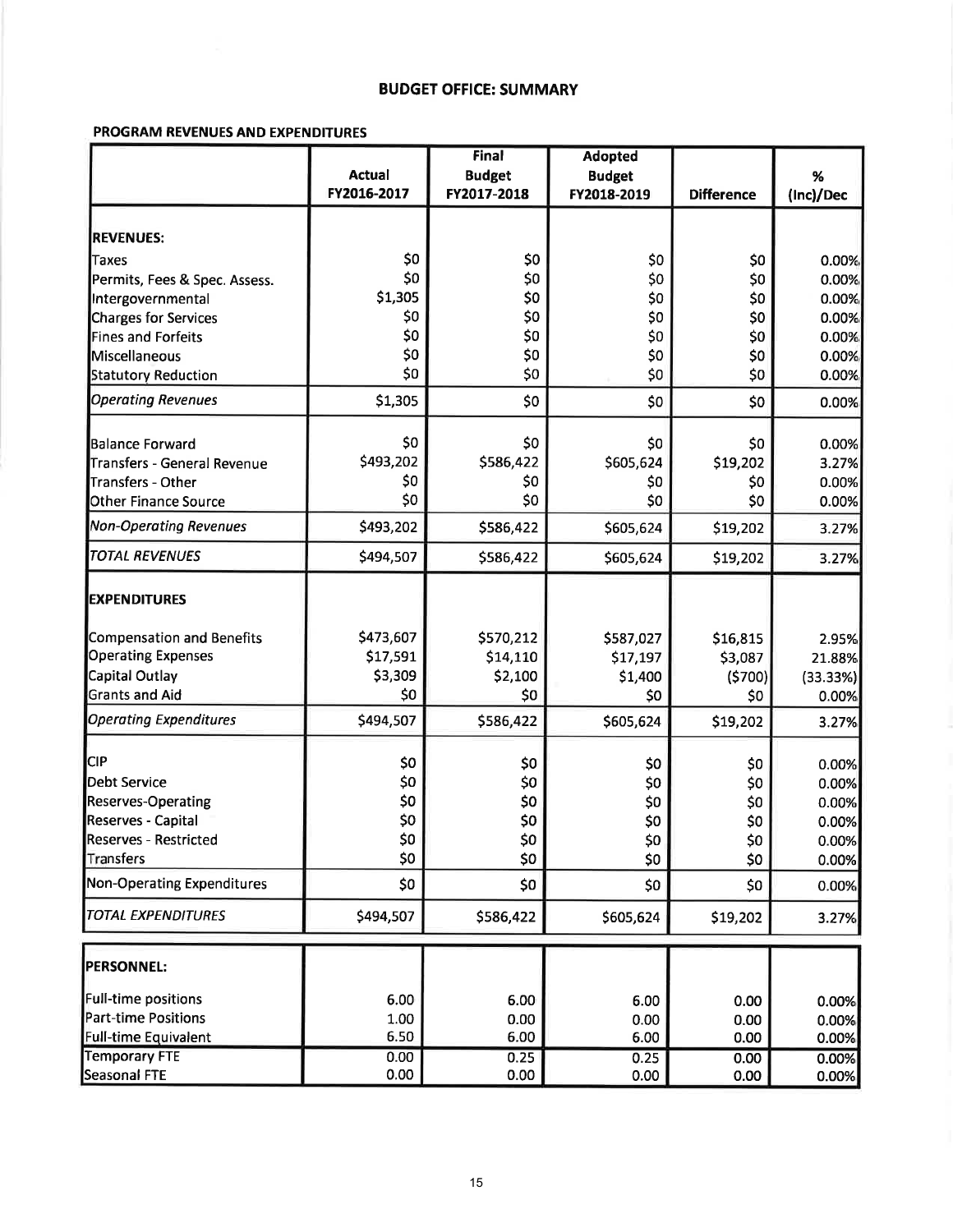## **BUDGET OFFICE: BUDGET VARIANCES**

ò.

 $\bar{\mathcal{R}}$ 

| <b>REVENUES</b>                    | <b><i>VARIANCE</i></b> | % VARIANCE | <b>EXPLANATION</b>                                                                                         |
|------------------------------------|------------------------|------------|------------------------------------------------------------------------------------------------------------|
| Taxes                              | \$0                    | 0.00%      |                                                                                                            |
| Permits, Fees & Spec. Assess.      | \$0                    | 0.00%      |                                                                                                            |
| Intergovernmental                  | \$0                    | 0.00%      | i waxaa mid ah dhista m                                                                                    |
| <b>Charges for Services</b>        | \$0                    | 0.00%      |                                                                                                            |
| <b>Fines and Forfeits</b>          | \$0                    | 0.00%      |                                                                                                            |
| Miscellaneous                      | \$0                    | 0.00%      |                                                                                                            |
| <b>Statutory Reduction</b>         | \$0                    | 0.00%      |                                                                                                            |
| <b>Balance Forward</b>             | \$0                    | 0.00%      |                                                                                                            |
| <b>Transfers - General Revenue</b> | \$19,202               | 3.27%      | Attributable to Cost of Living Adjustments and FRS rate<br>increases as well as position reclassifications |
| Transfers - Other                  | \$0                    | 0.00%      |                                                                                                            |
| <b>Other Finance Source</b>        | \$0                    | 0.00%      |                                                                                                            |

 $\sim$  10  $^{-1}$ 

16

 $\sim$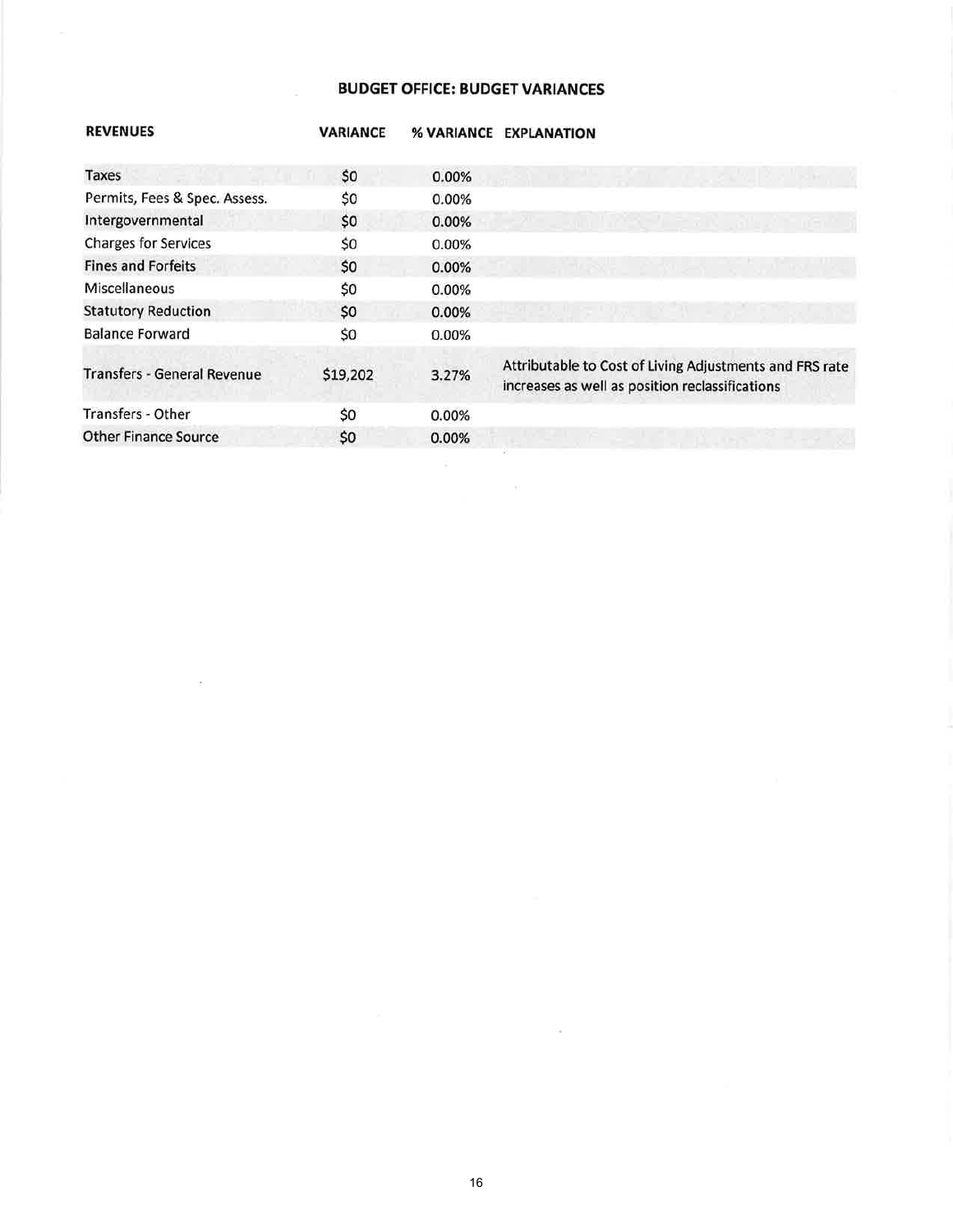## **BUDGET OFFICE: BUDGET VARIANCES**

| <b>EXPENDITURES</b>              | <b>VARIANCE</b> | % VARIANCE | <b>EXPLANATION</b>                                                                                                                                                                                                                       |
|----------------------------------|-----------------|------------|------------------------------------------------------------------------------------------------------------------------------------------------------------------------------------------------------------------------------------------|
| <b>Compensation and Benefits</b> | \$16,815        | 2.95%      | Attributable to Cost of Living Adjustments and FRS rate<br>increases as well as position reclassifications                                                                                                                               |
| <b>Operating Expenses</b>        | \$3,087         | 21.88%     | Primarily due to an increase in Books, Publications and<br>Memberships which was reduced below historical<br>levels in FY 17-18 to provide additional Compensation<br>and Benefits funding associated with position<br>reclassifications |
| <b>Capital Outlay</b>            | (5700)          | (33.33%)   | Decreased as a result of reduced spending on computer<br>equipment in FY 19 based on I.T.'s assessment                                                                                                                                   |
| <b>Grants and Aid</b>            | \$0             | 0.00%      |                                                                                                                                                                                                                                          |
| <b>CIP</b>                       | \$0             | 0.00%      |                                                                                                                                                                                                                                          |
| Debt Service                     | \$0             | 0.00%      |                                                                                                                                                                                                                                          |
| <b>Reserves-Operating</b>        | \$0             | 0.00%      |                                                                                                                                                                                                                                          |
| Reserves - Capital               | \$0             | 0.00%      |                                                                                                                                                                                                                                          |
| <b>Reserves - Restricted</b>     | \$0             | 0.00%      |                                                                                                                                                                                                                                          |
| <b>Transfers</b>                 | \$0             | 0.00%      |                                                                                                                                                                                                                                          |

 $\sim$